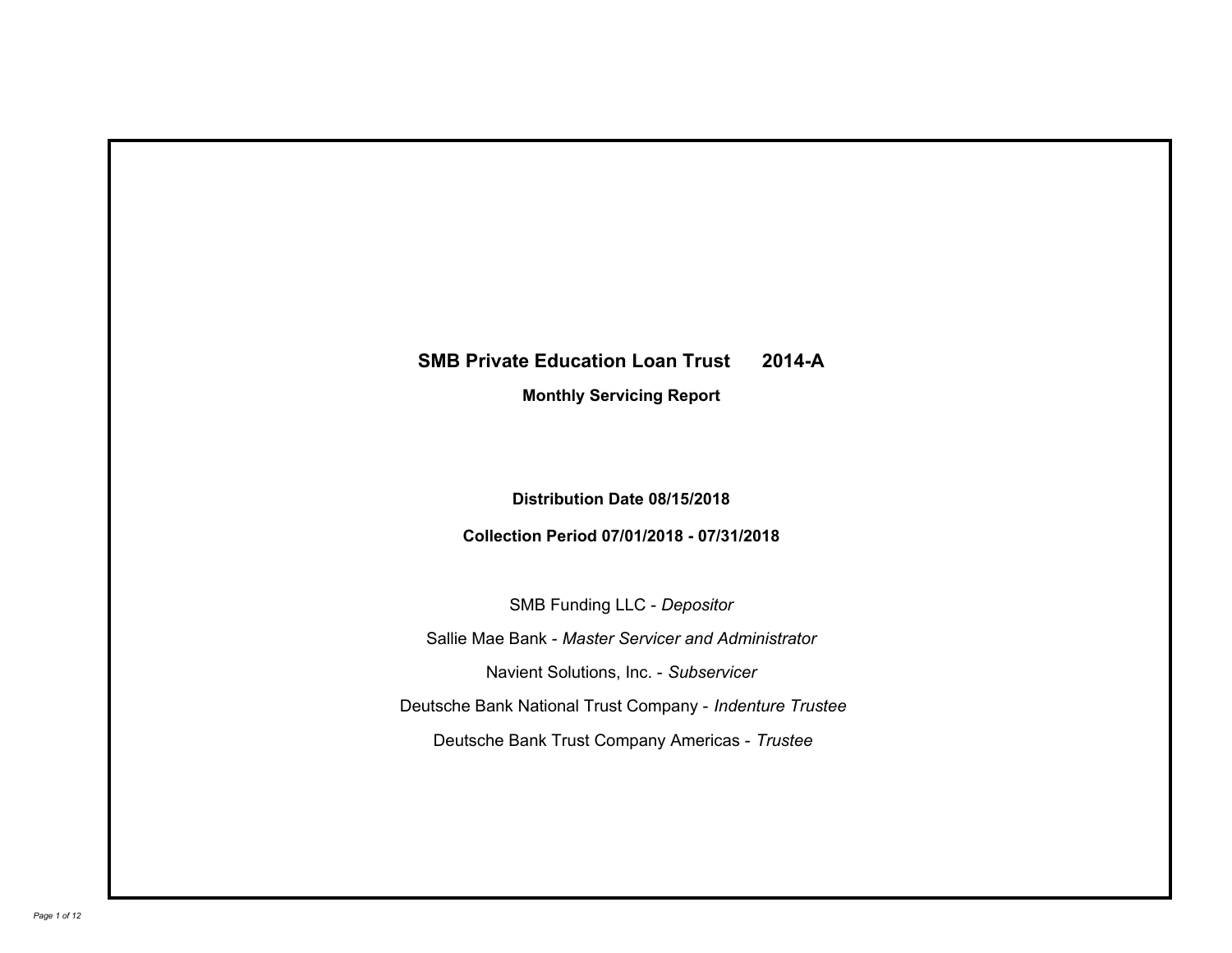| Т. | <b>Deal Parameters</b>                          |                                                                  |                  |                  |                  |
|----|-------------------------------------------------|------------------------------------------------------------------|------------------|------------------|------------------|
| Α  | <b>Student Loan Portfolio Characteristics</b>   |                                                                  | 08/07/2014       | 06/30/2018       | 07/31/2018       |
|    | <b>Principal Balance</b>                        |                                                                  | \$361,523,983.59 | \$229,533,846.46 | \$225,358,018.13 |
|    | Interest to be Capitalized Balance              |                                                                  | 17,313,307.43    | 6,215,709.47     | 6,075,419.92     |
|    | Pool Balance                                    |                                                                  | \$378,837,291.02 | \$235,749,555.93 | \$231,433,438.05 |
|    | Weighted Average Coupon (WAC)                   |                                                                  | 7.81%            | 8.74%            | 8.79%            |
|    | Weighted Average Remaining Term                 |                                                                  | 138.29           | 153.68           | 153.99           |
|    | Number of Loans                                 |                                                                  | 33,555           | 21,134           | 20,787           |
|    | Number of Borrowers                             |                                                                  | 26,651           | 16,709           | 16,444           |
|    | Pool Factor                                     |                                                                  |                  | 0.622297650      | 0.610904585      |
|    | Since Issued Total Constant Prepayment Rate (1) |                                                                  |                  | 7.67%            | 7.74%            |
| B  | <b>Debt Securities</b>                          | <b>Cusip/Isin</b>                                                | 07/16/2018       |                  | 08/15/2018       |
|    | A <sub>2</sub> A                                | 784456AB1                                                        | \$38,650,332.40  |                  | \$37,124,507.00  |
|    | A <sub>2</sub> B                                | 784456AC9                                                        | \$38,650,332.40  |                  | \$37,124,507.00  |
|    | A3                                              | 784456AD7                                                        | \$50,000,000.00  |                  | \$50,000,000.00  |
|    | B                                               | 784456AE5                                                        | \$36,000,000.00  |                  | \$36,000,000.00  |
|    | $\mathbf C$                                     | 784456AF2                                                        | \$42,000,000.00  |                  | \$42,000,000.00  |
|    |                                                 |                                                                  |                  |                  |                  |
| С  | <b>Certificates</b>                             | <b>Cusip/Isin</b>                                                | 07/16/2018       |                  | 08/15/2018       |
|    | <b>Excess Distribution</b>                      | 784456105                                                        | \$100,000.00     |                  | \$100,000.00     |
|    |                                                 |                                                                  |                  |                  |                  |
| D  | <b>Account Balances</b>                         |                                                                  | 07/16/2018       |                  | 08/15/2018       |
|    | Reserve Account Balance                         |                                                                  | \$958,735.00     |                  | \$958,735.00     |
|    |                                                 |                                                                  |                  |                  |                  |
| E  | <b>Asset / Liability</b>                        |                                                                  | 07/16/2018       |                  | 08/15/2018       |
|    | Overcollateralization Percentage *              |                                                                  | 30.73%           |                  | 30.76%           |
|    | Specified Overcollateralization Amount *        |                                                                  | \$70,724,866.78  |                  | \$69,430,031.42  |
|    | Actual Overcollateralization Amount *           |                                                                  | \$72,448,891.13  |                  | \$71,184,424.05  |
|    |                                                 | * Based on the Rated debt securities (Class A and Class B Bonds) |                  |                  |                  |

(1) Since Issued Total CPR calculations found in monthly servicing reports issued on or prior to September 15, 2015 originally included loans that were removed from the pool by the sponsor because they became ineligible for the pool between the cut-off date and settlement date. On October 5, 2015, Since Issued Total CPR calculations were revised to exclude these loans and all prior monthly servicing reports were restated. For additional information, see 'Since Issued CPR Methodology' found on page 11 of this report.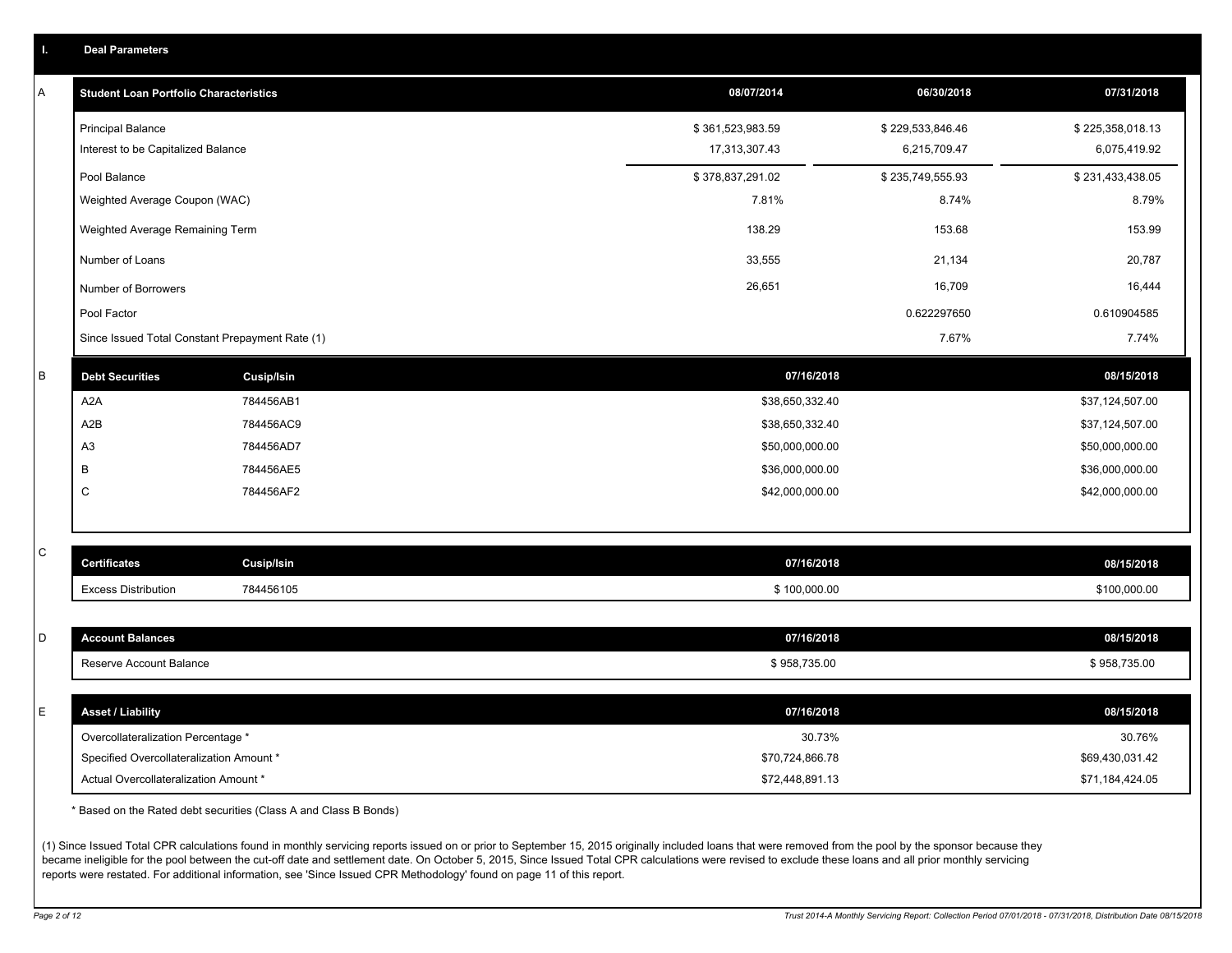| Ш. |         | 2014-A Trust Activity 07/01/2018 through 07/31/2018              |                |
|----|---------|------------------------------------------------------------------|----------------|
|    | Α       | <b>Student Loan Principal Receipts</b>                           |                |
|    |         | <b>Borrower Principal</b>                                        | 4,373,671.36   |
|    |         | <b>Consolidation Activity Principal</b>                          | 0.00           |
|    |         | Seller Principal Reimbursement                                   | 0.00           |
|    |         | Servicer Principal Reimbursement                                 | 0.00           |
|    |         | Delinquent Principal Purchases by Servicer                       | 0.00           |
|    |         | <b>Other Principal Deposits</b>                                  | 0.00           |
|    |         | <b>Total Principal Receipts</b>                                  | \$4,373,671.36 |
| В  |         | <b>Student Loan Interest Receipts</b>                            |                |
|    |         | <b>Borrower Interest</b>                                         | 1,182,245.05   |
|    |         | <b>Consolidation Activity Interest</b>                           | 0.00           |
|    |         | Seller Interest Reimbursement                                    | 0.00           |
|    |         | Servicer Interest Reimbursement                                  | (3,439.17)     |
|    |         | Delinquent Interest Purchases by Servicer                        | 0.00           |
|    |         | <b>Other Interest Deposits</b>                                   | 10,249.75      |
|    |         | <b>Total Interest Receipts</b>                                   | \$1,189,055.63 |
|    | C       | <b>Recoveries on Realized Losses</b>                             | \$28,335.29    |
|    | D       | <b>Investment Income</b>                                         | \$8,577.72     |
|    | Ε       | <b>Funds Borrowed from Next Collection Period</b>                | \$0.00         |
|    | F       | <b>Funds Repaid from Prior Collection Period</b>                 | \$0.00         |
|    | G       | Loan Sale or Purchase Proceeds                                   | \$0.00         |
|    | н       | Initial Deposits to Collection Account                           | \$0.00         |
|    |         | <b>Excess Transferred from Other Accounts</b>                    | \$0.00         |
|    | J       | <b>Borrower Benefit Reimbursements</b>                           | \$0.00         |
|    | Κ       | <b>Gross Swap Receipt</b>                                        | \$0.00         |
| L  |         | <b>Other Deposits</b>                                            | \$0.00         |
|    | M       | <b>Other Fees Collected</b>                                      | \$0.00         |
|    | N       | <b>AVAILABLE FUNDS</b>                                           | \$5,599,640.00 |
|    | $\circ$ | Non-Cash Principal Activity During Collection Period             | \$197,843.03   |
|    | P       | Aggregate Purchased Amounts by the Depositor, Servicer or Seller | \$0.00         |
|    | Q       | Aggregate Loan Substitutions                                     | \$0.00         |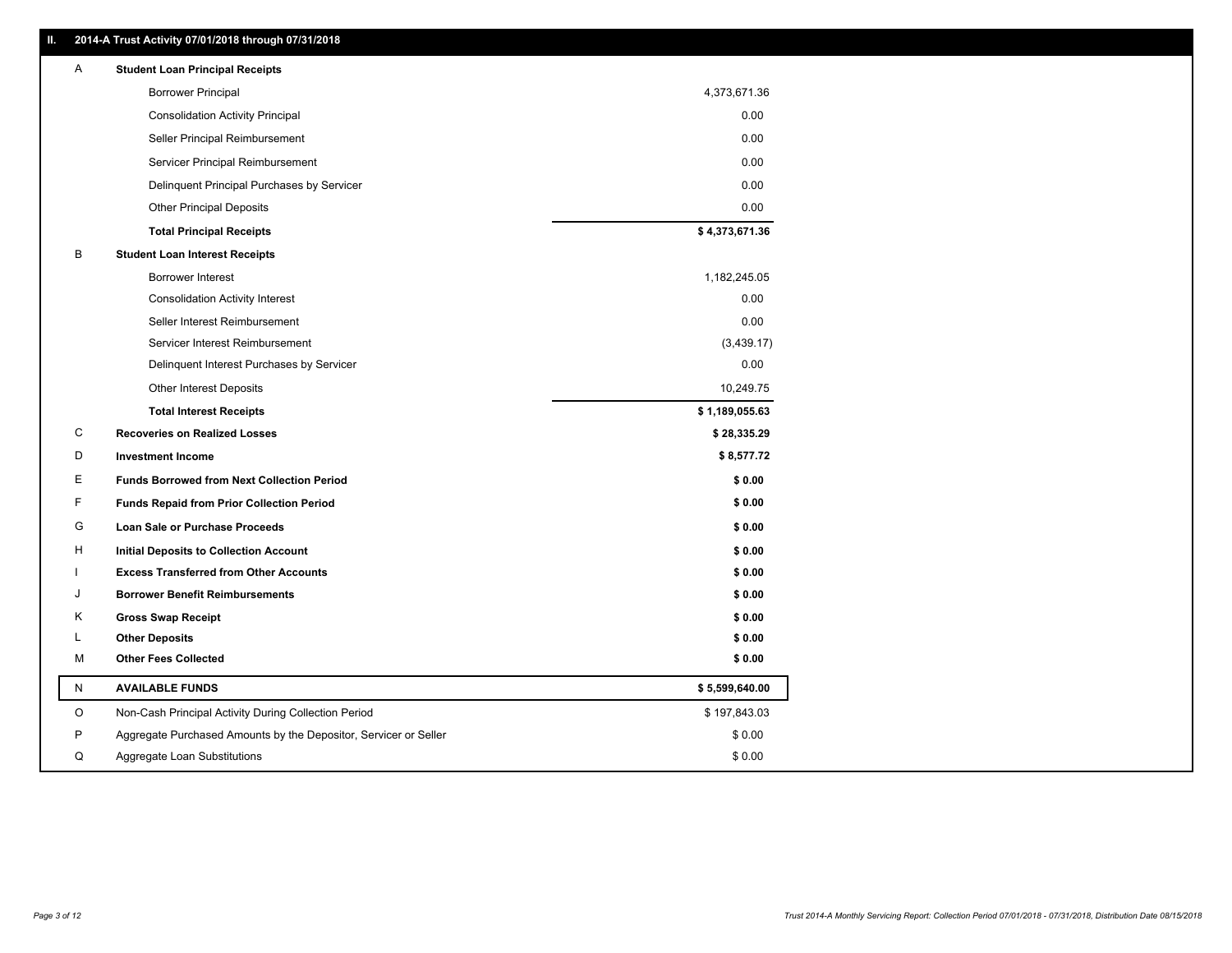|                   |                         |                          |         | 07/31/2018       |                |                          |         |           | 06/30/2018       |                |
|-------------------|-------------------------|--------------------------|---------|------------------|----------------|--------------------------|---------|-----------|------------------|----------------|
|                   |                         | <b>Wtd Avg</b><br>Coupon | # Loans | Principal        | % of Principal | <b>Wtd Avg</b><br>Coupon | # Loans | Principal |                  | % of Principal |
| INTERIM:          | IN SCHOOL               | 10.23%                   | 407     | \$5,209,204.99   | 2.251%         | 10.23%                   |         | 440       | \$5,598,077.32   | 2.375%         |
|                   | GRACE                   | 9.91%                    | 260     | \$3,763,040.00   | 1.626%         |                          | 9.99%   | 291       | \$4,010,987.36   | 1.701%         |
|                   | <b>DEFERMENT</b>        | 10.08%                   | 1,093   | \$13,836,273.41  | 5.979%         |                          | 10.10%  | 1,067     | \$13,577,545.85  | 5.759%         |
| <b>REPAYMENT:</b> | <b>CURRENT</b>          | 8.52%                    | 17,421  | \$187,549,111.65 | 81.038%        |                          | 8.48%   | 17,812    | \$192,658,574.53 | 81.722%        |
|                   | 31-60 DAYS DELINQUENT   | 9.46%                    | 394     | \$4,931,564.52   | 2.131%         |                          | 8.88%   | 329       | \$4,065,775.63   | 1.725%         |
|                   | 61-90 DAYS DELINQUENT   | 9.47%                    | 192     | \$2,542,287.51   | 1.098%         |                          | 9.20%   | 209       | \$3,024,306.21   | 1.283%         |
|                   | 91-120 DAYS DELINQUENT  | 9.45%                    | 129     | \$1,959,500.51   | 0.847%         |                          | 10.36%  | 100       | \$1,422,715.24   | 0.603%         |
|                   | 121-150 DAYS DELINQUENT | 10.59%                   | 78      | \$1,032,170.37   | 0.446%         |                          | 9.96%   | 97        | \$1,225,395.51   | 0.520%         |
|                   | 151-180 DAYS DELINQUENT | 10.47%                   | 83      | \$1,003,324.90   | 0.434%         | 10.99%                   |         | 80        | \$1,191,240.35   | 0.505%         |
|                   | > 180 DAYS DELINQUENT   | 10.91%                   | 60      | \$1,007,342.64   | 0.435%         |                          | 10.46%  | 53        | \$682,126.99     | 0.289%         |
|                   | <b>FORBEARANCE</b>      | 9.76%                    | 670     | \$8,599,617.55   | 3.716%         |                          | 9.75%   | 656       | \$8,292,810.94   | 3.518%         |
| <b>TOTAL</b>      |                         |                          | 20,787  | \$231,433,438.05 | 100.00%        |                          |         | 21,134    | \$235,749,555.93 | 100.00%        |

Percentages may not total 100% due to rounding \*

\*\* Smart Option Interest Only loans and \$25 Fixed Payment loans classified as in repayment whether student borrowers are in school, in grace, in deferment or required to make full principal and interest payments on their l

\*\*\* To conform with company standard reporting these sections now include Princial and Interest Accrued to Capitalize.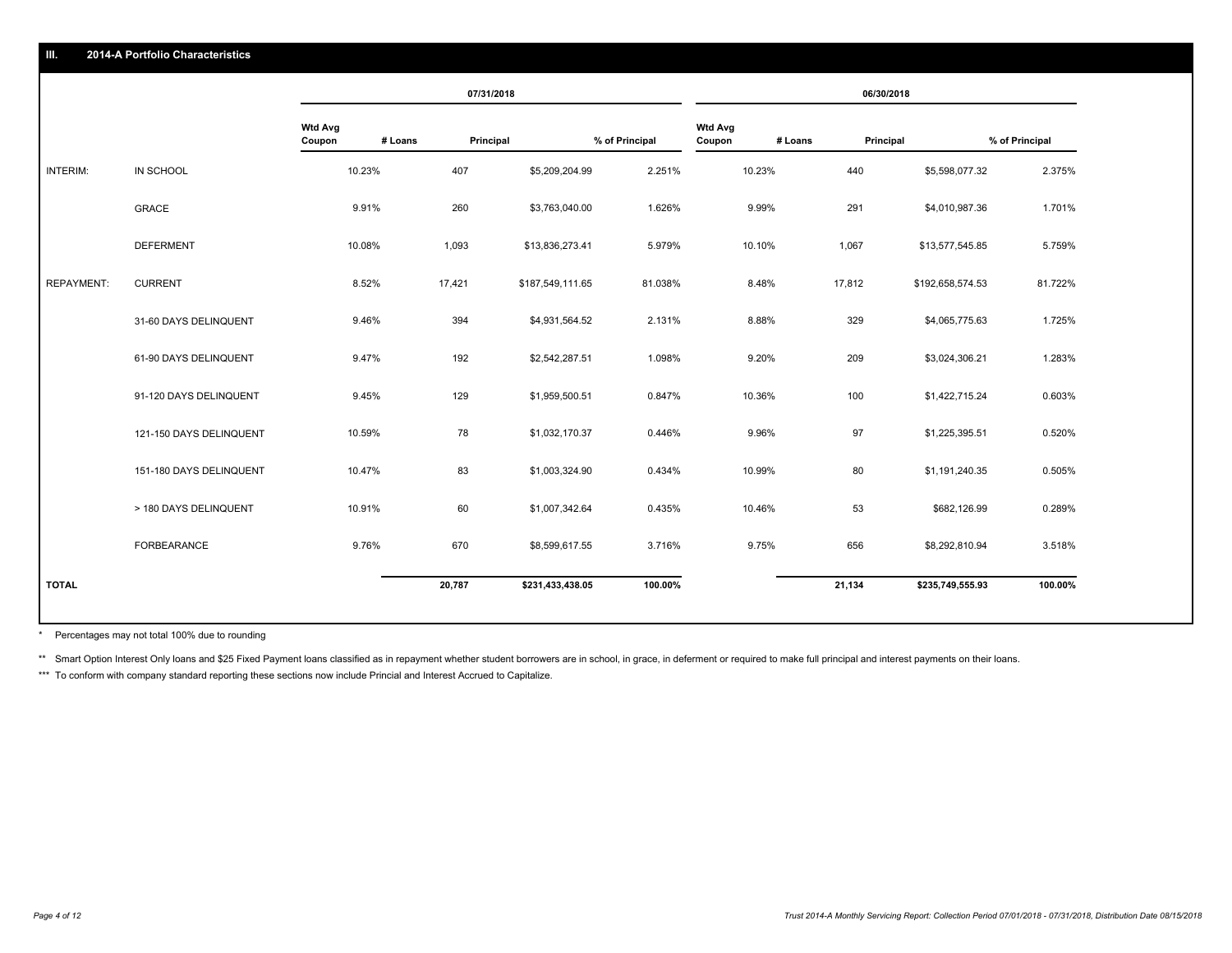|                                                         | 7/31/2018        | 6/30/2018        |
|---------------------------------------------------------|------------------|------------------|
| Pool Balance                                            | \$231,433,438.05 | \$235,749,555.93 |
| Total # Loans                                           | 20,787           | 21,134           |
| Total # Borrowers                                       | 16,444           | 16,709           |
| Weighted Average Coupon                                 | 8.79%            | 8.74%            |
| Weighted Average Remaining Term                         | 153.99           | 153.68           |
| Percent of Pool - Cosigned                              | 93.7%            | 93.7%            |
| Percent of Pool - Non Cosigned                          | 6.3%             | 6.3%             |
| Borrower Interest Accrued for Period                    | \$1,694,905.27   | \$1,636,439.99   |
| Outstanding Borrower Interest Accrued                   | \$7,724,123.51   | \$7,809,916.20   |
| Gross Principal Realized Loss - Periodic *              | \$346,495.05     | \$298,765.79     |
| Gross Principal Realized Loss - Cumulative *            | \$10,235,220.99  | \$9,888,725.94   |
| Delinguent Principal Purchased by Servicer - Periodic   | \$0.00           | \$0.00           |
| Delinquent Principal Purchased by Servicer - Cumulative | \$0.00           | \$0.00           |
| Recoveries on Realized Losses - Periodic                | \$28,335.29      | \$32,215.36      |
| Recoveries on Realized Losses - Cumulative              | \$654,163.99     | \$625,828.70     |
| Net Losses - Periodic                                   | \$318,159.76     | \$266,550.43     |
| Net Losses - Cumulative                                 | \$9,581,057.00   | \$9,262,897.24   |
| <b>Cumulative Gross Defaults</b>                        | \$10,235,220.99  | \$9,888,725.94   |
| Change in Gross Defaults                                | \$346,495.05     | \$298,765.79     |
| Non-Cash Principal Activity - Capitalized Interest      | \$561,757.63     | \$845,954.19     |
| Since Issued Total Constant Prepayment Rate (CPR) (1)   | 7.74%            | 7.67%            |
| Loan Substitutions                                      | \$0.00           | \$0.00           |
| <b>Cumulative Loan Substitutions</b>                    | \$0.00           | \$0.00           |
| <b>Unpaid Master Servicing Fees</b>                     | \$0.00           | \$0.00           |
| <b>Unpaid Sub-Servicing Fees</b>                        | \$0.00           | \$0.00           |
| <b>Unpaid Administration Fees</b>                       | \$0.00           | \$0.00           |
| Unpaid Carryover Master Servicing Fees                  | \$0.00           | \$0.00           |
| Unpaid Carryover Sub-Servicing Fees                     | \$0.00           | \$0.00           |
| Note Interest Shortfall                                 | \$0.00           | \$0.00           |

\* In accordance with the Sub-Servicer's current policies and procedures, after September 1, 2017 loans subject to bankruptcy claims generally will not be reported as a charged-off unless and until they are delinquent for 2

(1) Since Issued Total CPR calculations found in monthly servicing reports issued on or prior to September 15, 2015 originally included loans that were removed from the pool by the sponsor because they became ineligible fo between the cut-off date and settlement date. On October 5, 2015, Since Issued Total CPR calculations were revised to exclude these loans and all prior monthly servicing reports were restated. For additional information, s CPR Methodology' found on page 11 of this report.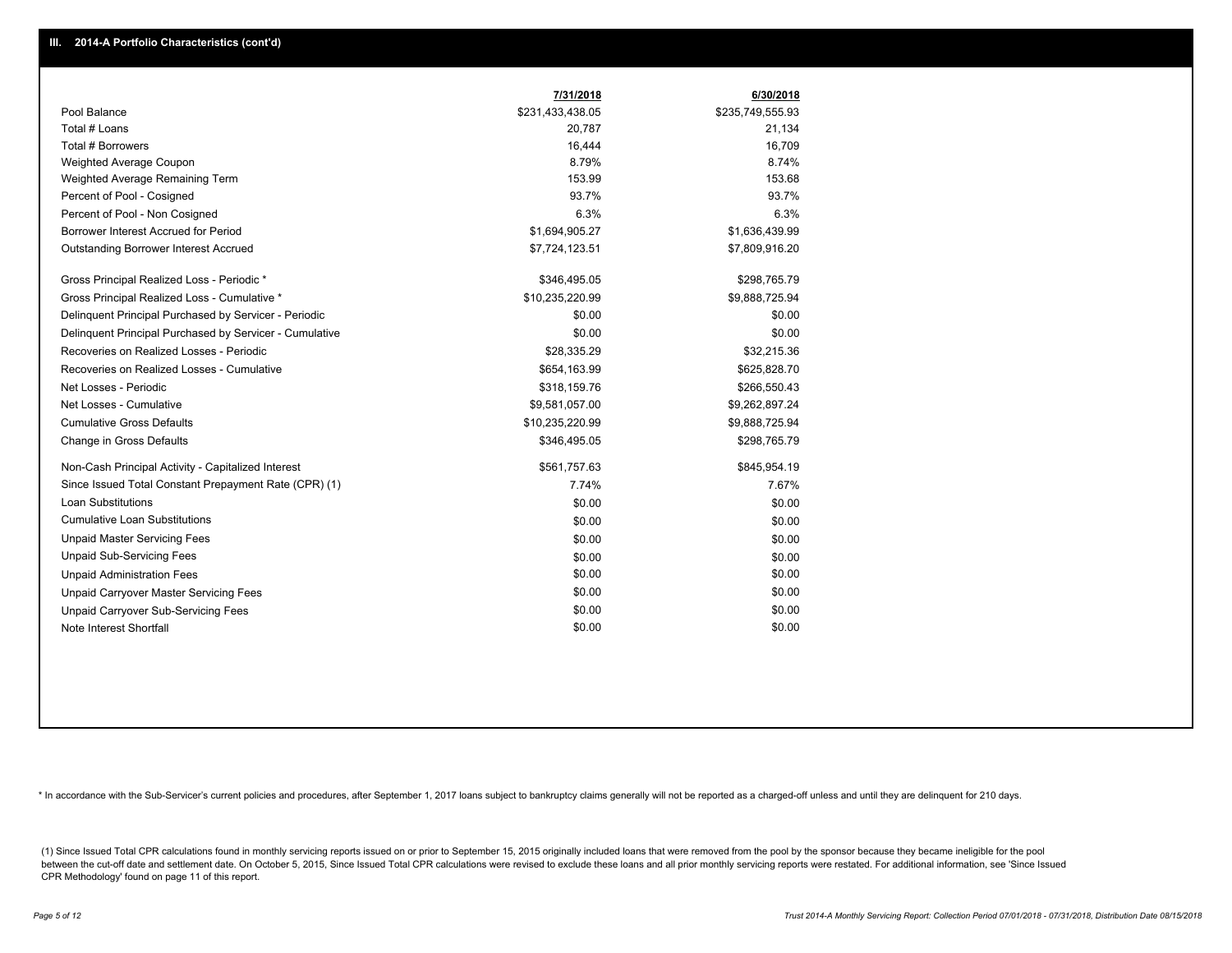# **IV. 2014-A Portfolio Statistics by Loan Program**

|                                                                                                                    | Weighted<br><b>Average Coupon</b> | # LOANS | \$ AMOUNT        | $%$ *    |
|--------------------------------------------------------------------------------------------------------------------|-----------------------------------|---------|------------------|----------|
| - Smart Option Deferred Loans                                                                                      | 9.08%                             | 9,918   | \$110,662,153.14 | 47.816%  |
| - Smart Option Fixed Pay Loans                                                                                     | 8.81%                             | 6,025   | \$81,263,995.22  | 35.113%  |
| - Smart Option Interest-Only Loans                                                                                 | 7.93%                             | 4,844   | \$39,507,289.69  | 17.071%  |
| - Other Loan Programs                                                                                              | 0.00%                             | 0.00    | \$0.00           | 0.000%   |
| <b>Total</b>                                                                                                       | 8.79%                             | 20,787  | \$231,433,438.05 | 100.000% |
| Prime Indexed Loans -- Monthly Reset Adjustable                                                                    |                                   |         | \$0.00           |          |
| Prime Indexed Loans -- Monthly Reset Non-Adjustable                                                                |                                   |         | \$0.00           |          |
| Prime Indexed Loans -- Quarterly Reset Adjustable                                                                  |                                   |         | \$0.00           |          |
| Prime Indexed Loans -- Quarterly Reset Non-Adjustable                                                              |                                   |         | \$0.00           |          |
| Prime Indexed Loans -- Annual Reset                                                                                |                                   |         | \$0.00           |          |
| T-Bill Indexed Loans                                                                                               |                                   |         | \$0.00           |          |
| <b>Fixed Rate Loans</b>                                                                                            |                                   |         | \$31,226,163.87  |          |
| <b>LIBOR Indexed Loans</b>                                                                                         |                                   |         | \$200,207,274.18 |          |
|                                                                                                                    |                                   |         |                  |          |
| * Note: Percentages may not total 100% due to rounding                                                             |                                   |         |                  |          |
| To conform with company standard reporting these sections now include Princial and Interest Accrued to Capitalize. |                                   |         |                  |          |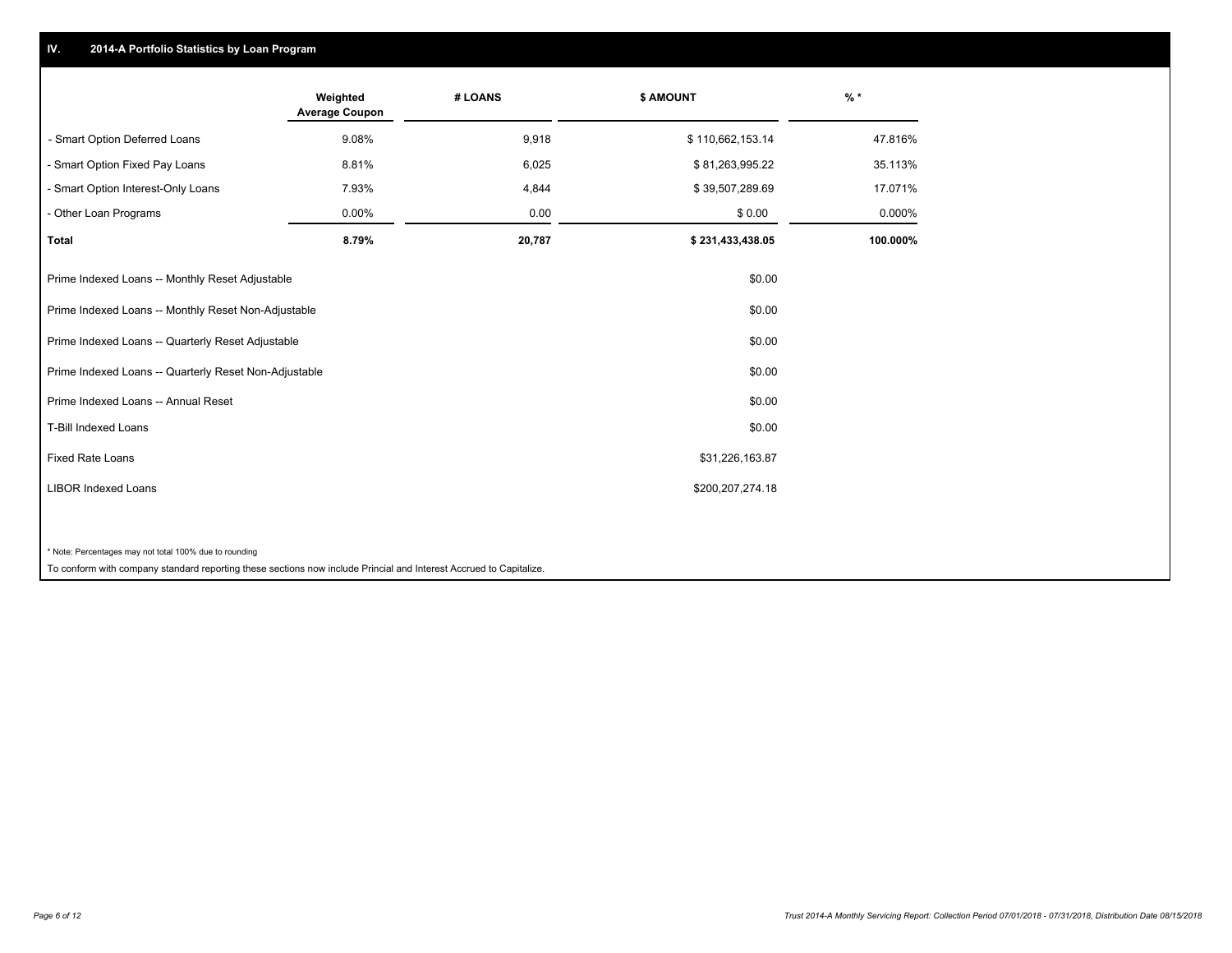**viii. Regular Principal Distribution Amount (iv - v) - (vi - vii) \$ 1,297,258.17** vii. Specified Overcollateralization Amount **by a contract of the Contract of Contract Contract S** 69,430,031.42 vi. Pool Balance \$ 231,433,438.05 v. First Priority Principal Distribution Amount 6 0.00 and the state of the state of the state of the state of the state of the state of the state of the state of the state of the state of the state of the state of the sta iv. Class A and B Notes Outstanding and the state of the state of the state of the state of the state of the state of the state of the state of the state of the state of the state of the state of the state of the state of **iii. First Priority Principal Distribution Amount (i - ii) \$ 0.00** \$ 958,735.00 \$ 958,735.00 Specified Reserve Account Balance Actual Reserve Account Balance **B. Principal Distribution Amount** i. Class A Notes Outstanding the state of the state of the state of the state of the state of the state of the state of the state of the state of the state of the state of the state of the state of the state of the state o ii. Pool Balance  $$231,433,438.05$ ix. Notes Outstanding \$ 205,300,664.80 x. First Priority Principal Distribution Amount \$ 0.00 xi. Regular Principal Distribution Amount \$ 1,297,258.17 xii. Available Funds (after payment of waterfall items A through J) \* **xiii. Additional Principal Distribution Amount (min(ix - x - xi, xiii)) \$ 1,754,392.63** \$ 3,508,785.27

\* Represents 50% of value if the principal balance of the notes is greater than 10% of initial principal balance of the notes or the Class A and Class B note are reduced to 0, otherwise the full value is shown.

**A. Reserve Account**

| 2014-A Reserve Account and Principal Distribution Calculations |  |
|----------------------------------------------------------------|--|
|                                                                |  |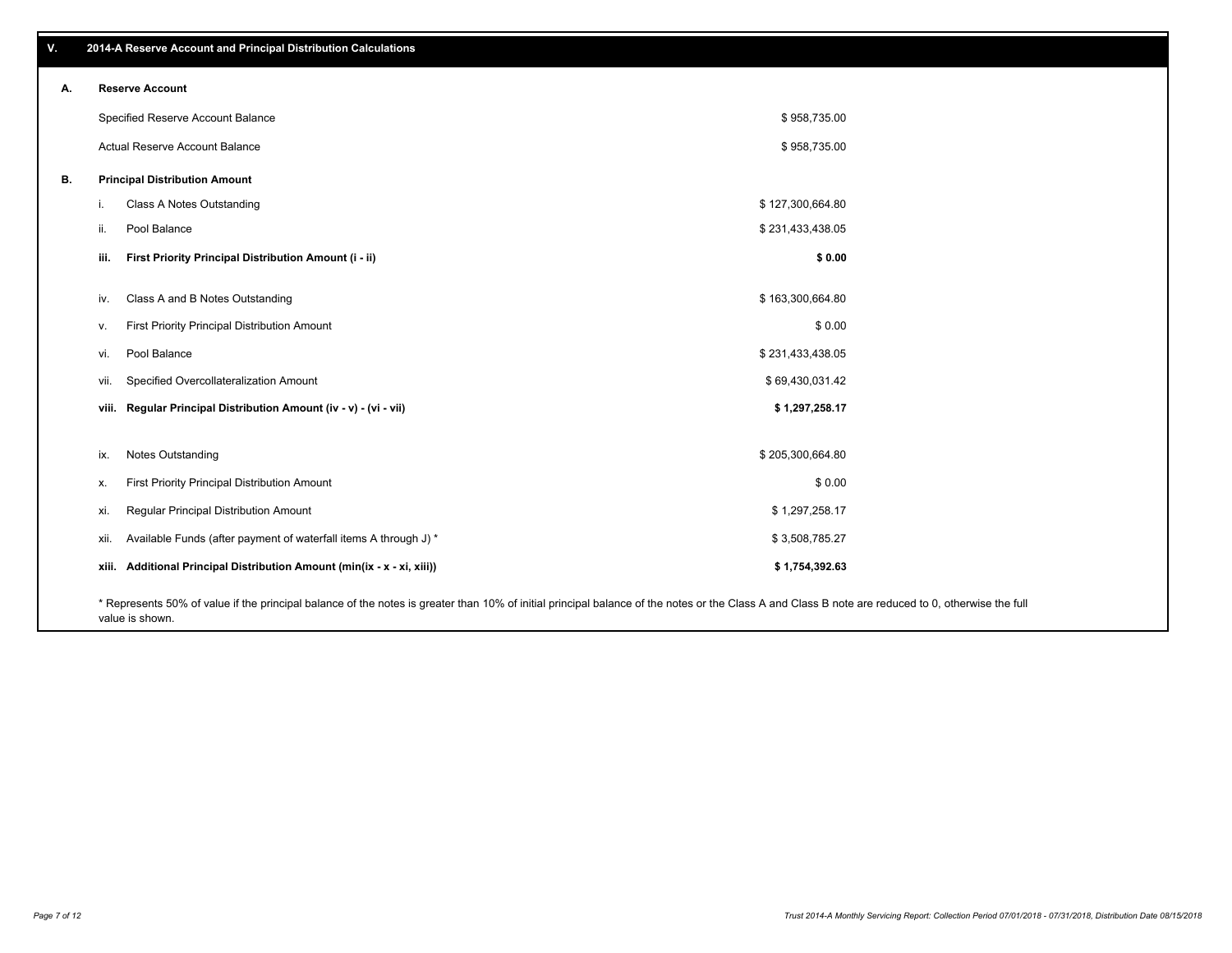| VI. |  |  | 2014-A Waterfall for Distributions |
|-----|--|--|------------------------------------|
|-----|--|--|------------------------------------|

|      |                                                                                  | Paid             | <b>Funds Balance</b> |
|------|----------------------------------------------------------------------------------|------------------|----------------------|
|      | <b>Total Available Funds</b>                                                     |                  | \$5,599,640.00       |
| A    | <b>Trustee Fees</b>                                                              | \$0.00           | \$5,599,640.00       |
| B    | i. Master Servicing Fees                                                         | \$9,631.41       | \$5,590,008.59       |
|      | ii. Sub-Servicing Fees                                                           | \$148,979.74     | \$5,441,028.85       |
| C    | i. Administration Fees                                                           | \$6,667.00       | \$5,434,361.85       |
|      | ii. Unreimbursed Administrator Advances plus any Unpaid                          | \$0.00           | \$5,434,361.85       |
| D    | Class A Noteholders Interest Distribution Amount                                 | \$350,818.41     | \$5,083,543.44       |
| Е    | <b>First Priority Principal Payment</b>                                          | \$0.00           | \$5,083,543.44       |
| F    | Class B Noteholders Interest Distribution Amount                                 | \$120,000.00     | \$4,963,543.44       |
| G    | Class C Noteholders Interest Distribution Amount                                 | \$157,500.00     | \$4,806,043.44       |
| H    | Reinstatement Reserve Account                                                    | \$0.00           | \$4,806,043.44       |
|      | Regular Principal Distribution                                                   | \$1,297,258.17   | \$3,508,785.27       |
| J    | i. Carryover Master Servicing Fees                                               | \$0.00           | \$3,508,785.27       |
|      | ii. Carryover Sub-servicing Fees                                                 | \$0.00           | \$3,508,785.27       |
| Κ    | Additional Principal Distribution Amount                                         | \$1,754,392.63   | \$1,754,392.64       |
| L.   | Unpaid Expenses of Trustee                                                       | \$0.00           | \$1,754,392.64       |
| м    | Unpaid Expenses of Administrator                                                 | \$0.00           | \$1,754,392.64       |
| N    | Remaining Funds to the Excess Distribution Certificateholder                     | \$1,754,392.64   | \$0.00               |
|      |                                                                                  |                  |                      |
|      | <b>Waterfall Conditions</b>                                                      |                  |                      |
|      | <b>Class C Noteholders' Interest Distribution Condition</b>                      |                  |                      |
| i.   | Pool Balance                                                                     | \$231,433,438.05 |                      |
| ii.  | Class A and B Notes Outstanding                                                  | \$163,300,664.80 |                      |
| iii. | Class C Noteholders' Interest Distribution Ratio (i / ii)                        | 141.72%          |                      |
| iv.  | Minimum Ratio                                                                    | 110.00%          |                      |
| v.   | Is the Class C Noteholders' Interest Distribution Condition Satisfied (iii > iv) | Υ                |                      |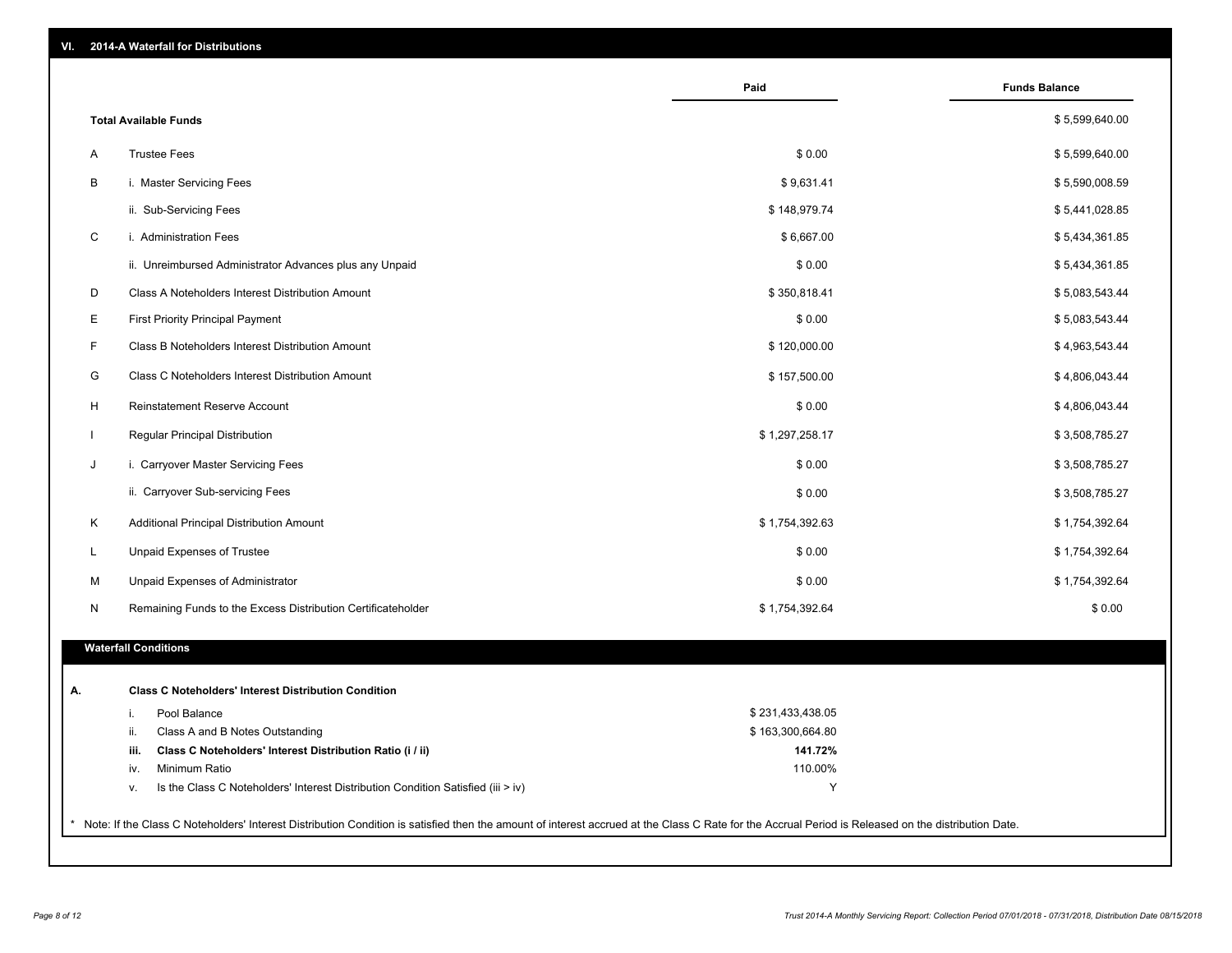# **VII. 2014-A Distributions**

#### **Distribution Amounts**

|                                                            | A2A                     | A <sub>2</sub> B        | A <sub>3</sub>          |
|------------------------------------------------------------|-------------------------|-------------------------|-------------------------|
| Cusip/Isin                                                 | 784456AB1               | 784456AC9               | 784456AD7               |
| <b>Beginning Balance</b>                                   | \$38,650,332.40         | \$38,650,332.40         | \$50,000,000.00         |
| Index                                                      | <b>FIXED</b>            | <b>LIBOR</b>            | <b>LIBOR</b>            |
| Spread/Fixed Rate                                          | 3.05%                   | 1.15%                   | 1.50%                   |
| Record Date (Days Prior to Distribution)                   | 1 NEW YORK BUSINESS DAY | 1 NEW YORK BUSINESS DAY | 1 NEW YORK BUSINESS DAY |
| <b>Accrual Period Begin</b>                                | 7/15/2018               | 7/16/2018               | 7/16/2018               |
| <b>Accrual Period End</b>                                  | 8/15/2018               | 8/15/2018               | 8/15/2018               |
| Daycount Fraction                                          | 0.08333333              | 0.08333333              | 0.08333333              |
| Interest Rate*                                             | 3.05000%                | 3.22163%                | 3.57163%                |
| <b>Accrued Interest Factor</b>                             | 0.002541667             | 0.002684692             | 0.002976358             |
| <b>Current Interest Due</b>                                | \$98,236.26             | \$103,764.23            | \$148,817.92            |
| Interest Shortfall from Prior Period Plus Accrued Interest | $S -$                   | $\mathsf{\$}$ -         | $S -$                   |
| <b>Total Interest Due</b>                                  | \$98,236.26             | \$103,764.23            | \$148,817.92            |
| <b>Interest Paid</b>                                       | \$98,236.26             | \$103,764.23            | \$148,817.92            |
| <b>Interest Shortfall</b>                                  | $\frac{2}{3}$ -         | $\mathsf{\$}$ -         | $S -$                   |
| <b>Principal Paid</b>                                      | \$1,525,825.40          | \$1,525,825.40          | $$ -$                   |
| <b>Ending Principal Balance</b>                            | \$37,124,507.00         | \$37,124,507.00         | \$50,000,000.00         |
| Paydown Factor                                             | 0.022438609             | 0.022438609             | 0.000000000             |
| <b>Ending Balance Factor</b>                               | 0.545948632             | 0.545948632             | 1.000000000             |

\* Pay rates for Current Distribution. For the interest rates applicable to the next distribution date, please see https://www.salliemae.com/about/investors/data/SMBabrate.txt.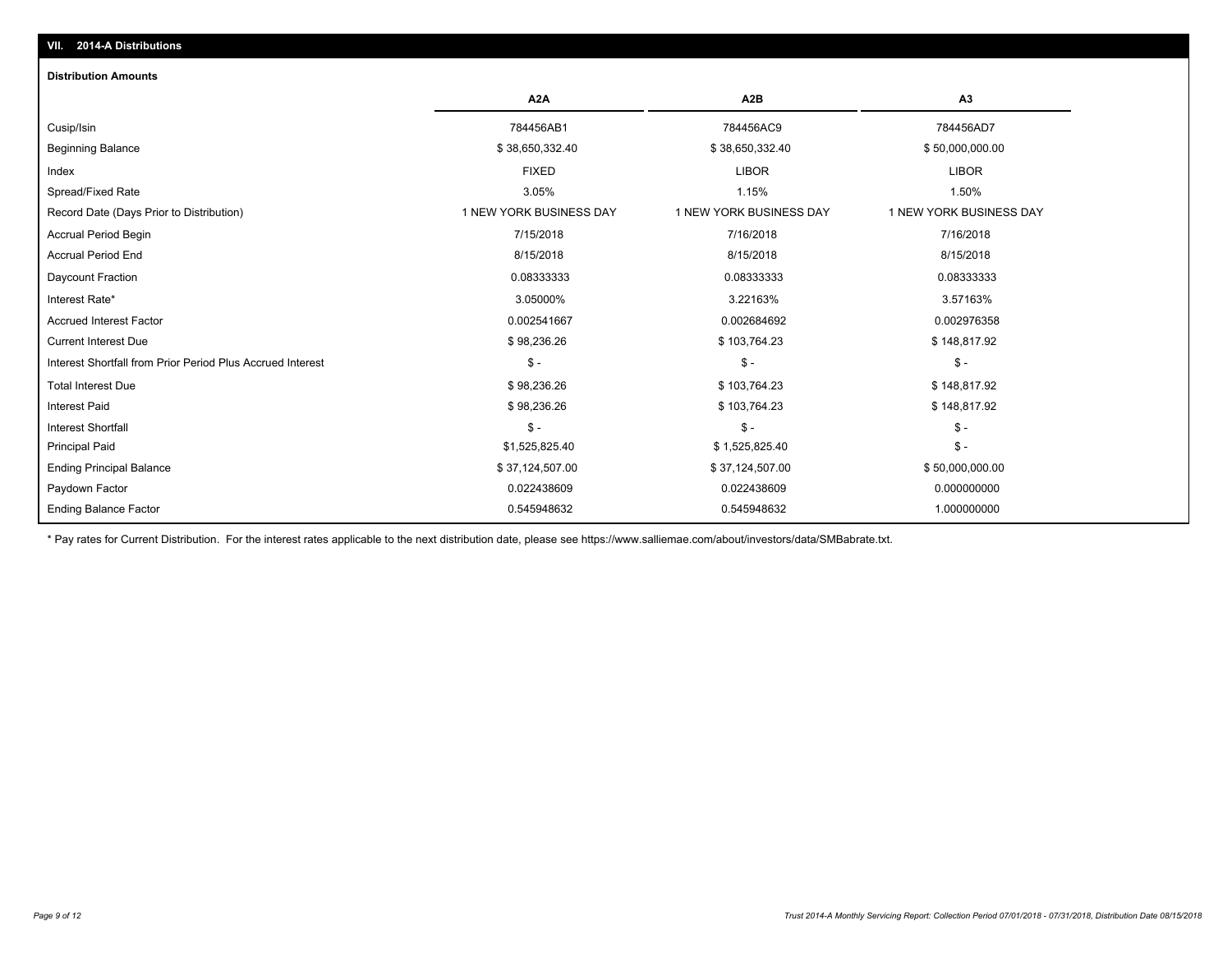| VII. 2014-A Distributions                                  |                         |                         |
|------------------------------------------------------------|-------------------------|-------------------------|
| <b>Distribution Amounts</b>                                |                         |                         |
|                                                            | в                       | C                       |
| Cusip/Isin                                                 | 784456AE5               | 784456AF2               |
| Beginning Balance                                          | \$36,000,000.00         | \$42,000,000.00         |
| Index                                                      | <b>FIXED</b>            | <b>FIXED</b>            |
| Spread/Fixed Rate                                          | 4.00%                   | 4.50%                   |
| Record Date (Days Prior to Distribution)                   | 1 NEW YORK BUSINESS DAY | 1 NEW YORK BUSINESS DAY |
| <b>Accrual Period Begin</b>                                | 7/15/2018               | 7/15/2018               |
| <b>Accrual Period End</b>                                  | 8/15/2018               | 8/15/2018               |
| Daycount Fraction                                          | 0.08333333              | 0.08333333              |
| Interest Rate*                                             | 4.00000%                | 4.50000%                |
| <b>Accrued Interest Factor</b>                             | 0.003333333             | 0.003750000             |
| <b>Current Interest Due</b>                                | \$120,000.00            | \$157,500.00            |
| Interest Shortfall from Prior Period Plus Accrued Interest | $\mathbb{S}$ -          | $\mathsf{\$}$ -         |
| <b>Total Interest Due</b>                                  | \$120,000.00            | \$157,500.00            |
| <b>Interest Paid</b>                                       | \$120,000.00            | \$157,500.00            |
| <b>Interest Shortfall</b>                                  | $\mathcal{S}$ -         | $\mathcal{S}$ -         |
| <b>Principal Paid</b>                                      | $\mathsf{\$}$ -         | $\mathsf{\$}$ -         |
| <b>Ending Principal Balance</b>                            | \$36,000,000.00         | \$42,000,000.00         |
| Paydown Factor                                             | 0.000000000             | 0.000000000             |
| <b>Ending Balance Factor</b>                               | 1.000000000             | 1.000000000             |

\* Pay rates for Current Distribution. For the interest rates applicable to the next distribution date, please see https://www.salliemae.com/about/investors/data/SMBabrate.txt.